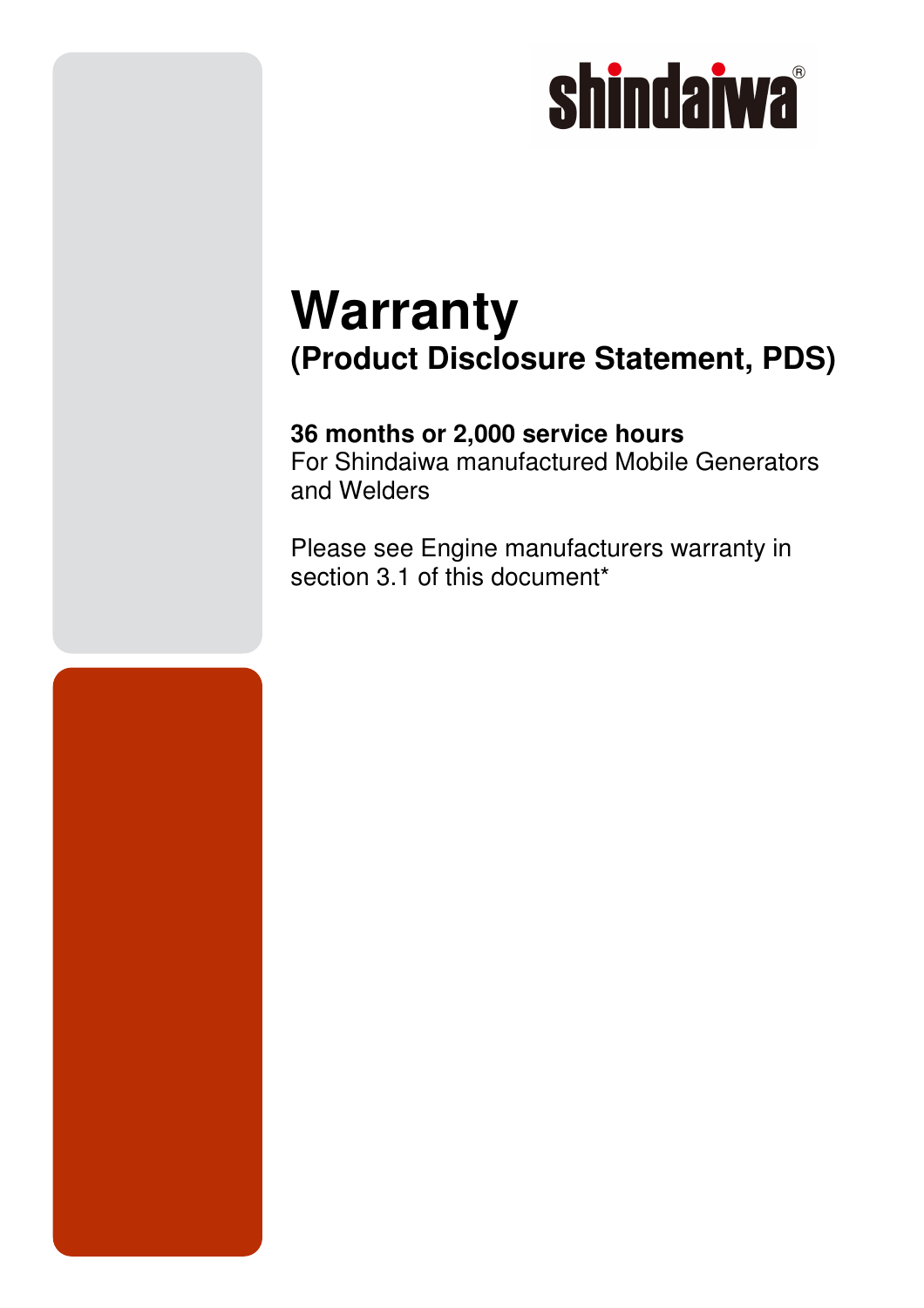

#### **Introduction:**

Thankyou for purchasing a quality Shindaiwa® product that has been designed to the highest standards and manufacured using quality componentry. The purpose of this document is to identify what is covered by warranty within each section, please retain a copy of this document and original invoice for warranty verification at your nearest approved Shindaiwa® dealer or service agent.

#### **1. Object of Warranty**

The Shindaiwa® authorised dealer **the Shindaiwa®** authorised dealer rantor) grants the subsequent Warranty to the first client of the machine with the Model: \_\_\_\_\_\_\_\_\_\_\_\_\_\_\_\_\_\_\_ Serial number: \_\_\_\_\_\_\_\_\_\_\_\_\_\_\_\_\_\_\_\_\_\_\_\_ Date: \_\_\_\_\_\_\_\_\_\_\_\_\_\_\_\_\_\_\_\_ Expires: \_\_\_\_\_\_\_\_\_\_\_\_\_\_\_\_\_\_\_\_\_\_\_\_(Warranty).

The Warrantor warrants the material used for the production of the machine to be of perfect quality, and the machine to be of proper and expert workmanship for a minimum period of 12 months and up to 36 months or 2,000 hours' standard warranty, subsequent owners or users shall not be entitled.

#### **2. Warranty Period**

The Warranty shall last a minimum period of 12 months / 1,000 hours\*, **36** months upon delivery to the Warranty by the Warrantor, or for the first **2,000** service hours, whichever case occurs first from date of sale.

Warranty claims shall be governed solely by Shindaiwa's applicable general Warranty Guidelines.

Warranty claims for spare parts shall be governed solely by Shindaiwa's applicable general Warranty Guidelines

#### **3. Scope of Warranty**

The Warranty includes the following product components of the basic machine only.

#### **3.1 Diesel engine**

Engine block, crankshaft, main bearing and rotary shaft lip seal, pistons, piston rings, connecting rods, connecting rod bearings, flywheel, flywheel housing, control gears with housing, cylinder head, valve seat, valves, valve springs, rocker arms, camshaft, push rods, electric fuel pump, high-pressure injection line, injection pump, intake and exhaust system, air-filter housing, exhaust gas recirculation valve, exhaust gas turbocharger, oil pan, oil pump, engine-oil pressure switch, engine oil cooler, fan, pulley, V-belt tensioner, water pump, thermostat.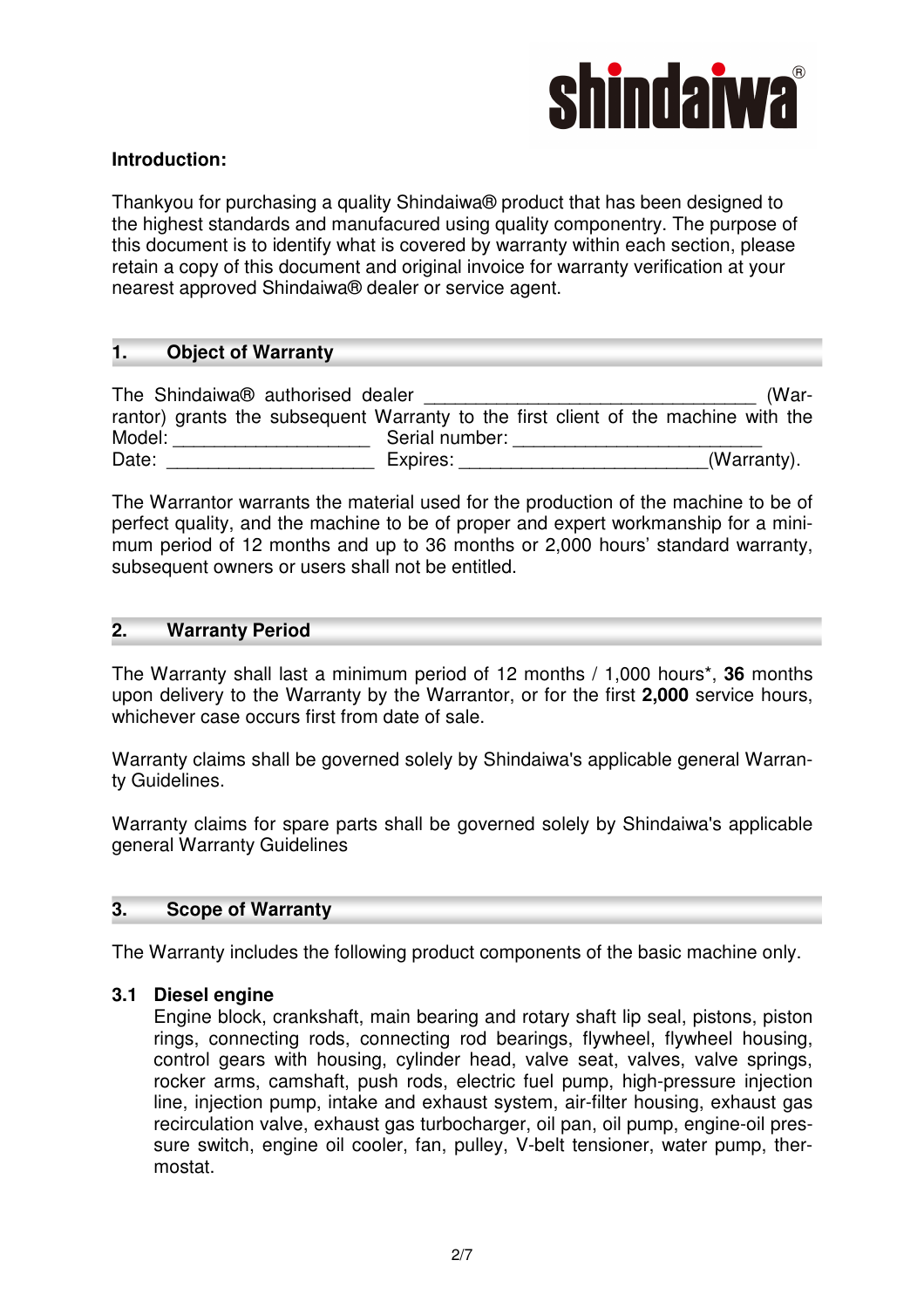

Oil pressure- temperature sensors, engine bearing, engine suspension, speed control, radiator with coolant hoses, fuel tank, fuel lines, engine-oil lines.

#### **3.1 Diesel engine Continued)**

- a) Kubota fitted engines come with 2 years / 2,000 hours whichever occurs first
- b) ISUZU fitted engines come with 1 year / 1,000 hours whichever occurs first
- c) All components are per engine manufacturers standard warranty policy

#### **3.2. Generator**

Rotor, Exciter Rotor, Stator, Exciter Stator, generator housing

#### **3.3 Welder**

Operator console, welding terminals, com switches

#### **3.4 Electrical system**

Starter, alternator, voltage regulator, indicating instrument, tank sensor, switches, wiper motor, sensors, ECU, wiring harnesses, electric controls, printed circuit board, reactor, rectifier, thyristor, earth leakage circuit breakers, main breakers, VRD (Voltage Reduction Device)

#### **3.5 Chassis and other components**

Chassis, undercarriage, body parts, control panel doors and hinges

If a defect occurs during the warranty period, the Warrantor shall either repair the defective product (the defective product component), or replace it by a new product (a new product component) at his own discretion.

#### **4. Implementation of Warranty**

Prerequisites for the implementation of the Warranty:

- The machine must be serviced by the Warrantor according to the manufacturer's recommendations as instructed in the Operator's manual.
- The machine must be used according to the Operator's Manual download from www.shindaiwa.com.au
- Proof must be furnished that the defect already existed at the time of delivery, and that the defect is due to a defect in material or production
- The Warrantor must be immediately informed in writing of the defect.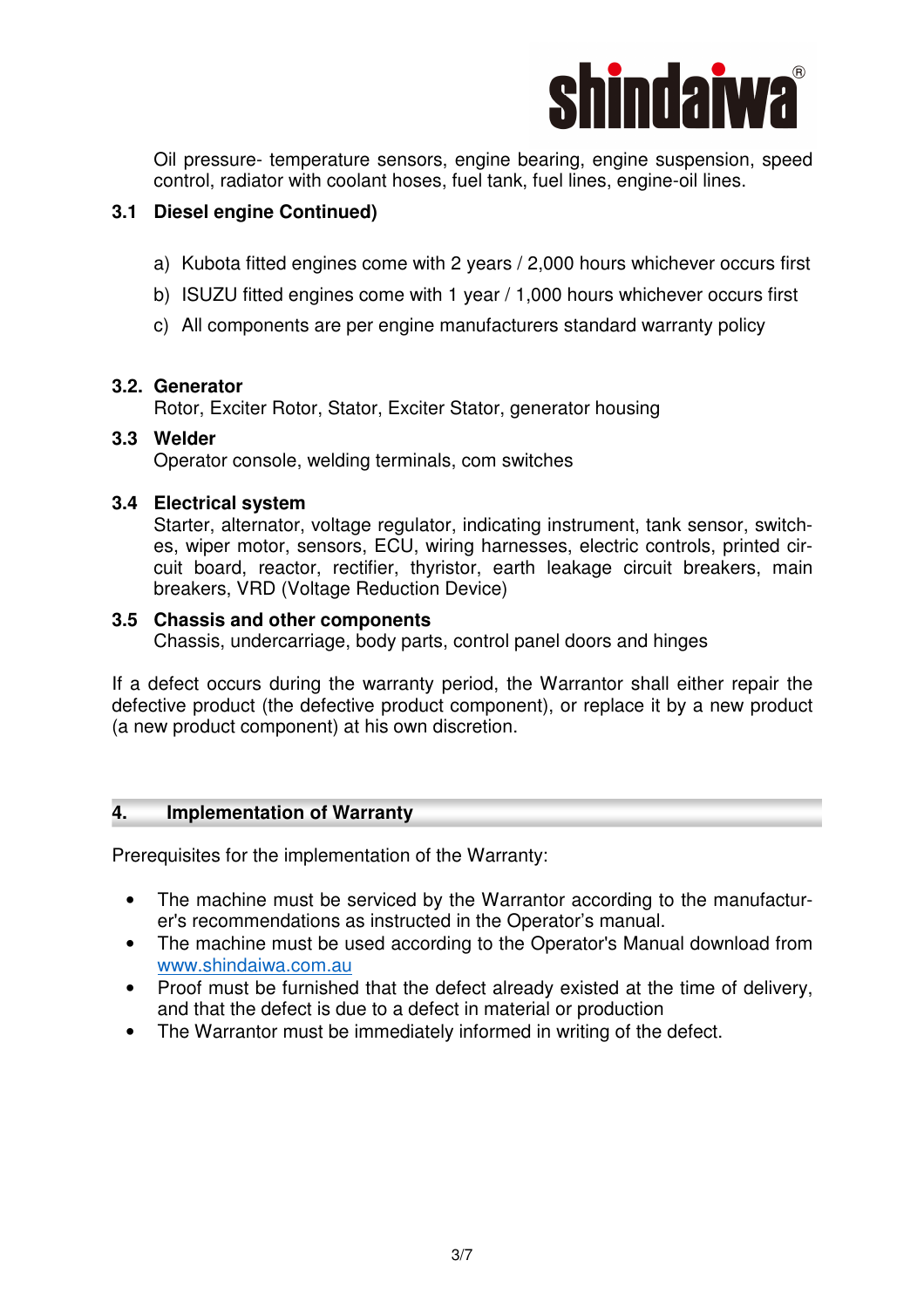# **shindaiwa**

#### **5. Damage not Covered by the Warranty**

The Warranty does not cover

- Damage caused by negligence, misuse, abuse or lack of maintenance
- Damage caused by modifications and/or alterations to the machine that are not in compliance with the manufacturer's specifications
- Damage caused by the imposition of abnormal conditions, directly or indirectly resulting from testing, intentional overloading or experiments
- Damage caused by continued operation of the machine inspite of lack of necessary coolants or lubricants.
- Damage caused by fuel contamination
- Any damage to loads picked up during lifting gear operation (whether authorised or not)
- Storage costs, waste disposal fees and taxes
- Damage caused to ground-engaging parts of the machine, and normal wear and maintenance parts such as fuses, switches, glow plugs, trims, insulating mats, toothed belts, V-belts, batteries, hose connections, but also all other nonmetallic parts, fuel filters, coolant, lubricants and operating media, catalytic converters, particulate-soot filters, other operating media, paint, light, welding material, door handles, locks and hinges, handles, operating lights, backup warning system, water filters, fuel filters, air filters, sealing strips
- Damage caused by continued operation if not all reasonable measures have been taken to protect the machine against further damage after a mechanical breakdown or failure has occurred
- Any wastage of material, wearing away or wearing out of any part of the machine caused by or resulting from normal usage, rust, other deposits, erosion, corrosion, cavitation, or damage due to chemical or atmospheric conditions, or other scratching of painted or polished surfaces, and/or other environmental conditions, as well as slowly developing deformation, distortion, cracks, laminations, flaws or grooves, or the repairing of defective pipe and hose connections or other defective connections or seams
- Any legal liability of whatsoever nature
- Damage caused to a component covered by the Contract that is caused by the failure of a component that is not covered
- Minor adaptations and adjustments
- Damage due to wear-and-tear, caused to a part that is covered
- Damage (fusion) due to electrical overload of the machines components exceeding the maximum rated limits or cross connection
- Damage or failure to any associated auxiliary equipment, including consequential damages.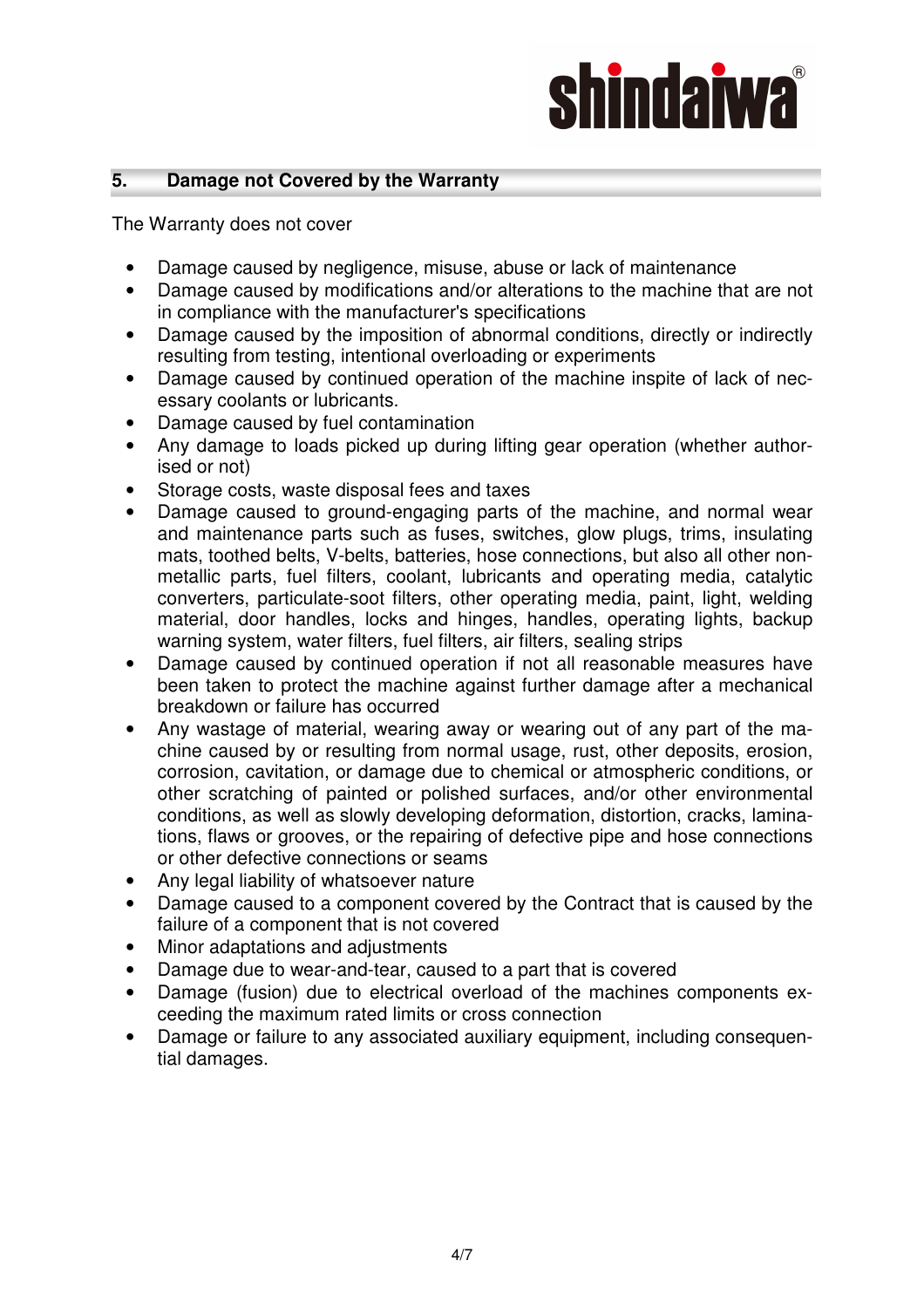

- Costs for machine downtimes in connection with the availability of spare parts or deadlines for the execution of an order
- Travel time to and from machine location
- Consequential damage caused by seepage and/or contamination and/or pollution of land, water or air, however and wherever occurring, whether or not caused by or resulting from use of the machine, or from steps or measures taken in connection with the avoidance, prevention, elimination, mitigation, clean up or removal of such seepage, contamination and/or pollution
- Damage in transit
- Damage caused by external factors (especially accident) or natural disasters
- Damage which does not affect the machine's function and which requires unreasonable expenses for rectification
- Any consequential damages (especially transport and salvaging costs, costs for downtimes and replacement equipment, out-of-pocket expenses, hotel costs and bonuses, such as bonuses for work at increased heights or in dusty environment)

#### **6. Forfeiture of Warranty Claims**

The Warranty shall not be able to make any claims on the basis of or in the following cases:

- Damage caused by not operating or servicing the machine in accordance with the manufacturer's recommendations
- Damage caused by tampering with the machine or carrying out modifications on it (if not authorised in writing by the manufacturer)
- Damage caused by using lubricants or spare parts which have not been released by the manufacturer
- Damage caused by using attachments or accessories which have not been released by the manufacturer
- Damage caused by using the machine in aggressive environment
- Damage caused by removing security / tamper seals
- When there is evidence that for more than 1 (one) month or 100 (one hundred) service hours, the hour meter has been out of operation or altered so that the true usage of the machine cannot be verified
- If evidence of tampering with hour meter or service log records is found
- Any costs for which verifiable proof cannot be furnished on request.

#### **7. Handling of Warranty Cases**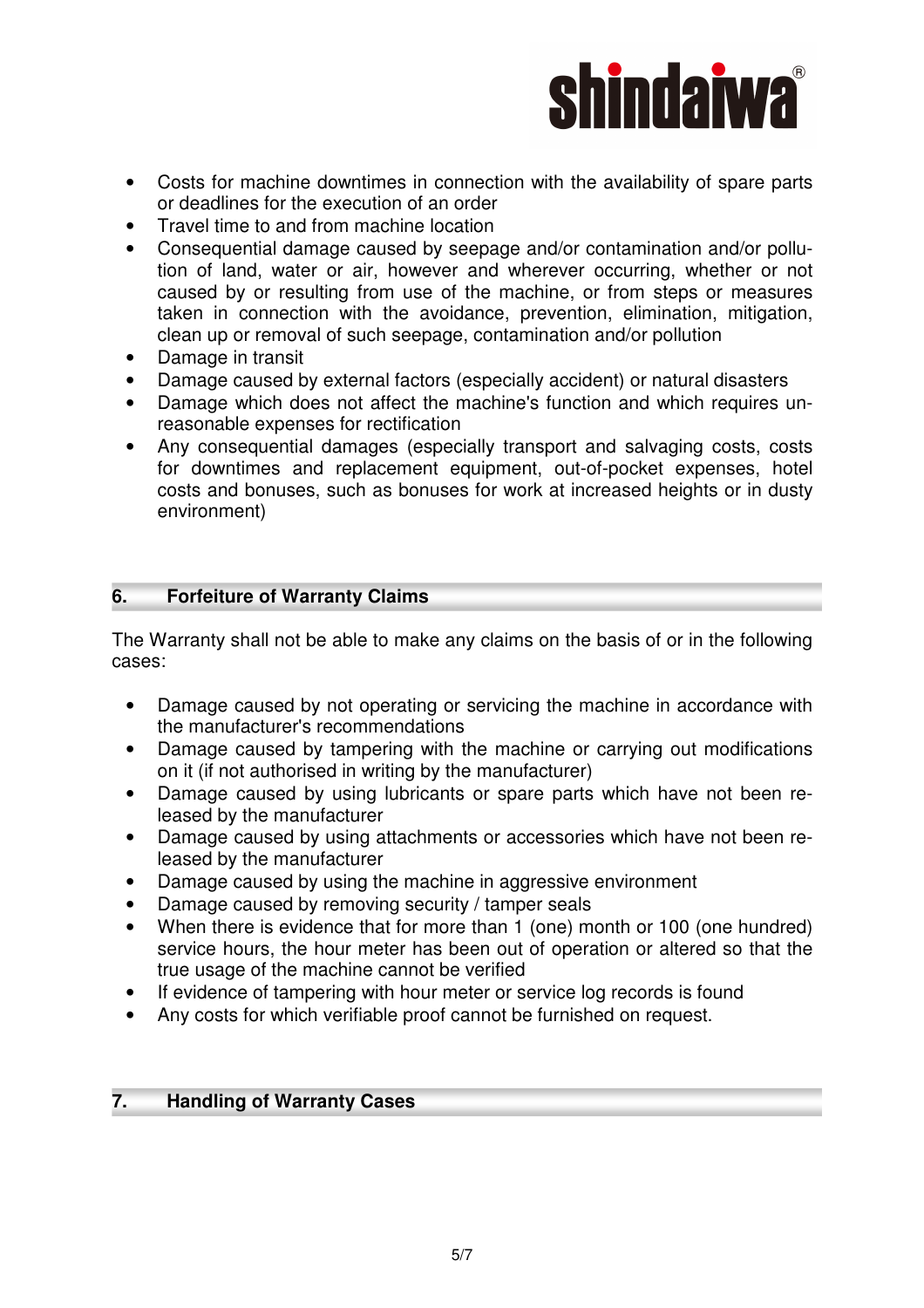

Should Warranty become operative, the Warrantor shall either repair the defective product (the defective product component), or replace it by a new product (a new product component) at his own discretion.

The following conditions shall apply:

- The intent of this Warranty Extension is not to restore the product to a like-new condition, but rather to restore the product to its operating condition just prior to the damage covered by Warranty Extension.
- Upon noticing a breakdown or failure, the machine must be protected against further damage whether this damage is covered or not. Any other damage caused by machine operation in connection with the original breakdowns or failures is not covered.
- If the repair costs exceed \$500 (five hundred AUD), adequate photographic evidence of the damage on the affected parts must be provided. If the repair costs exceed \$1,000 (one thousand dollars AUD), contact Shindaiwa Generators and Welders before carrying out repairs. Failure to pre-notify will disqualify the warranty claim.
- All repairs shall be carried out by the Warrantor's trained staff and by using original Shindaiwa® spare parts and filters. The Warrantor shall carry out all inspections and diagnoses recommended by the manufacturer for the entire machine.
- The Warrantor shall inform the Warranty's operating and servicing staff on compliance with the measures and lubricants required for servicing and maintenance, as stated in the Operator's Manuals.
- The Warranty shall make the machine accessible to the Warrantor during the normal working hours for possible repairs and inspections under Warranty.
- The Warranty shall apply to reimbursement in accordance with Shindaiwa's Warranty Guidelines in force. Any other costs, such as those incurred for setting the engine and the electrical system, for carrying out maintenance etc., shall be at the Warranty's expense.
- The permanent and correct use of the hour meter shall be ensured. Upon failure of the hour meter, the service hours logged shall be reported to Shindaiwa's authorised dealer who will put the data on record.
- Prior to the delivery of the machine to the final customer, Shindaiwa's authorised dealer shall sign a maintenance agreement with the customer covering the period of the Warranty. The maintenance agreement shall ensure that, during the warranty period, all service intervals required according to the Operator's Manual will be carried out by duly authorised technical staff using original Shindaiwa® spare parts. Excluded there from are the daily and weekly checks required according to the Operator's Manual, which have to be carried out by the user.